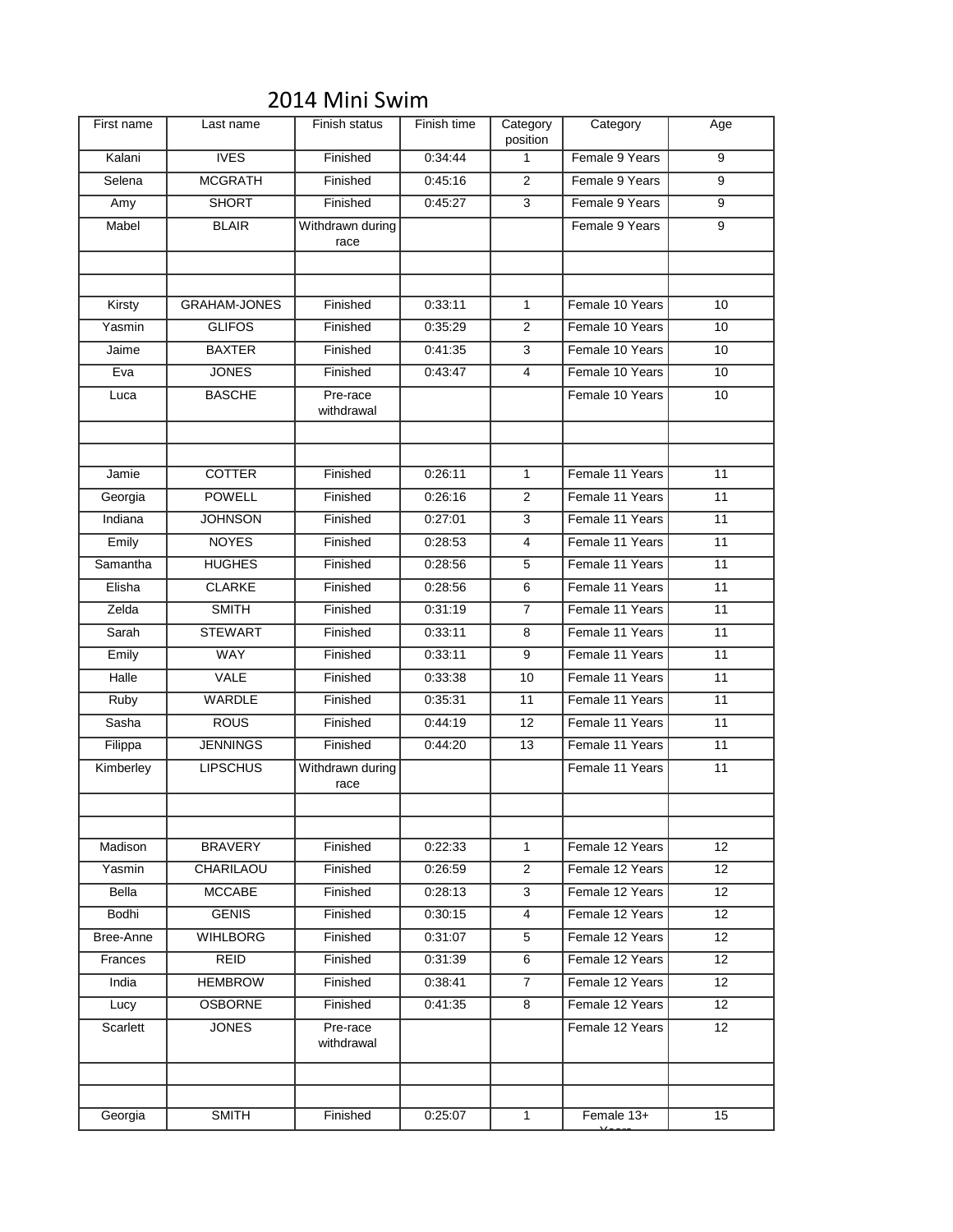| Zara           | <b>GLIFOS</b>    | Finished | 0.26.48 | $\overline{2}$ | Female 13+ | 13              |
|----------------|------------------|----------|---------|----------------|------------|-----------------|
| Stacey         | <b>DAUNT</b>     | Finished | 0:29:29 | 3              | Female 13+ | 13              |
| Clare          | <b>CAPES</b>     | Finished | 0:29:33 | $\overline{4}$ | Female 13+ | 14              |
| Lara           | <b>PHILLIPS</b>  | Finished | 0:29:36 | 5              | Female 13+ | 14              |
| <b>Brianna</b> | <b>CORBETT</b>   | Finished | 0:30:21 | 6              | Female 13+ |                 |
| Ashleigh       | <b>GLIFOS</b>    | Finished | 0:31:55 | 7              | Female 13+ | 14              |
| <b>Bridget</b> | <b>NOYES</b>     | Finished | 0:31:56 | 8              | Female 13+ | 13              |
| Deb            | KEENAN           | Finished | 0.32:48 | 9              | Female 13+ | 43              |
| Katie          | <b>PRICE</b>     | Finished | 0:32:54 | 10             | Female 13+ | 29              |
| Jane           | TRANBERG         | Finished | 0:33:09 | 11             | Female 13+ | 33              |
| Samantha       | <b>ROUS</b>      | Finished | 0:33:33 | 12             | Female 13+ | 43              |
| Dianne         | <b>HARDMAN</b>   | Finished | 0:33:36 | 13             | Female 13+ | $\overline{40}$ |
| Courtney       | <b>BLACKER</b>   | Finished | 0:35:13 | 14             | Female 13+ | 30              |
| Isabelle       | <b>MCMULLEN</b>  | Finished | 0:35:18 | 15             | Female 13+ | $\overline{14}$ |
| Georgina       | COOTE            | Finished | 0:35:30 | 16             | Female 13+ | 17              |
| Karen          | <b>SULLIVAN</b>  | Finished | 0:35:44 | 17             | Female 13+ | 45              |
| Angela         | KOGGE            | Finished | 0:35:46 | 18             | Female 13+ | 43              |
| Rebecca        | <b>BOBIN</b>     | Finished | 0:35:52 | 19             | Female 13+ | 34              |
| Judy           | <b>SIMPSON</b>   | Finished | 0:36:03 | 20             | Female 13+ | $\overline{53}$ |
| Lily           | <b>SLOMAN</b>    | Finished | 0:36:20 | 21             | Female 13+ | 13              |
| Camilla        | <b>JENNINGS</b>  | Finished | 0:36:21 | 22             | Female 13+ | 45              |
| <b>Helen</b>   | <b>UNDERHILL</b> | Finished | 0:36:44 | 23             | Female 13+ | $\overline{53}$ |
| Meredith       | <b>YOUNG</b>     | Finished | 0:36:45 | 24             | Female 13+ | 26              |
| Belinda        | <b>KING</b>      | Finished | 0.37:12 | 25             | Female 13+ | 23              |
| Lorrae         | WARNE            | Finished | 0.37:40 | 26             | Female 13+ | 49              |
| Kirsty         | <b>GARDINER</b>  | Finished | 0.37:44 | 27             | Female 13+ | 44              |
| Rachael        | <b>WILLIAMS</b>  | Finished | 0.37:56 | 28             | Female 13+ | 20              |
| Lois           | <b>GENIS</b>     | Finished | 0:38:24 | 29             | Female 13+ | 43              |
| Kate           | <b>POULOS</b>    | Finished | 0:38:42 | 30             | Female 13+ | 50              |
| Emma           | <b>THOMSON</b>   | Finished | 0:39:20 | 31             | Female 13+ | 40              |
| Kylie          | <b>KENNEDY</b>   | Finished | 0:39:37 | 32             | Female 13+ | 32              |
| Emma           | <b>BOURKE</b>    | Finished | 0.39.58 | 33             | Female 13+ | 34              |
| Ellen          | <b>MOON</b>      | Finished | 0.40.08 | 34             | Female 13+ | 30              |
| Fiona          | <b>HINSLEY</b>   | Finished | 0:40:10 | 35             | Female 13+ | 31              |
| Krystyna       | <b>NORRIS</b>    | Finished | 0:40:13 | 36             | Female 13+ | 55              |
| Alison         | <b>MONOTTI</b>   | Finished | 0.41:03 | 37             | Female 13+ | 58              |
| Trish          | <b>STEWART</b>   | Finished | 0.42:17 | 38             | Female 13+ | 48              |
| Louise         | <b>ALFORD</b>    | Finished | 0.42:17 | 39             | Female 13+ | 32              |
| Larissa        | <b>RYAN</b>      | Finished | 0:42:21 | 40             | Female 13+ | 39              |
| Kimberley      | <b>SINCLAIR</b>  | Finished | 0:42:39 | 41             | Female 13+ | 32              |
| Margaret       | <b>HILL</b>      | Finished | 0:43:28 | 42             | Female 13+ | $\overline{41}$ |
| Lisa           | O'MEARA          | Finished | 0.44:40 | 43             | Female 13+ | 50              |
| Sara           | <b>HENDERSON</b> | Finished | 0.44.43 | 44             | Female 13+ | 49              |
| Sally          | <b>JACOBS</b>    | Finished | 0:45:02 | 45             | Female 13+ | 40              |
| Lynda          | <b>HAWRYLUK</b>  | Finished | 0:45:39 | 46             | Female 13+ | 41              |
| Helen          | DAVENPORT        | Finished | 0.45.50 | 47             | Female 13+ | 41              |
| Peta           | YAXLEY           | Finished | 0.45.57 | 48             | Female 13+ | 47              |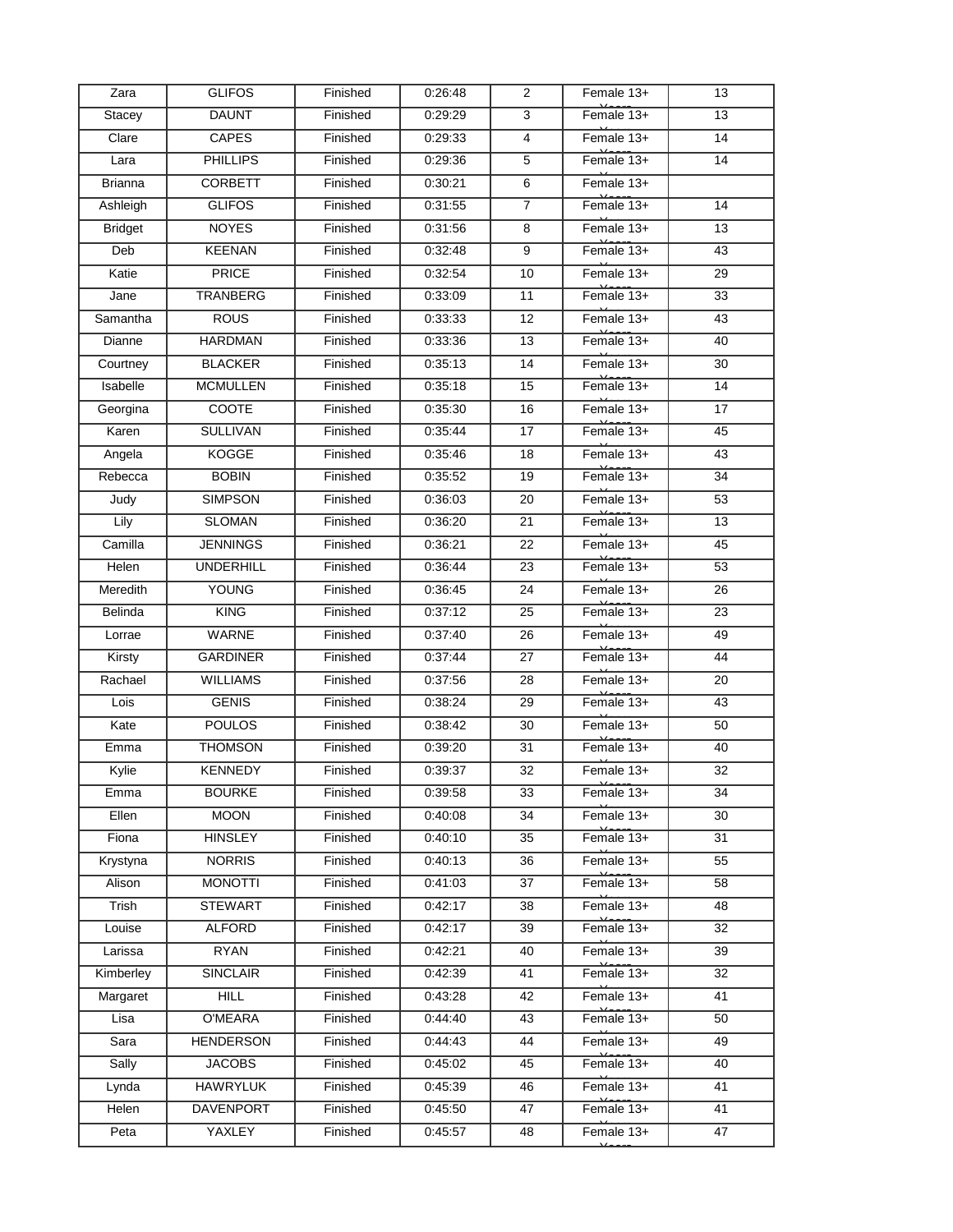| Suzanne   | <b>CRITCHLEY</b>  | Finished                 | 0:46:02 | 49             | Female 13+          | 59              |
|-----------|-------------------|--------------------------|---------|----------------|---------------------|-----------------|
| Julie     | <b>MCNAMARA</b>   | Finished                 | 0:46:07 | 50             | Female $13+$        | 60              |
| Daisy     | CALDWELL          | Finished                 | 0:46:31 | 51             | Female 13+          | 25              |
| Eleanor   | <b>ROBERTSON</b>  | Finished                 | 0:48:28 | 52             | Female 13+          | 37              |
| Simone    | <b>MORTENSEN</b>  | Finished                 | 0:49:14 | 53             | Female 13+          | 38              |
| Lorraine  | <b>ADAMS</b>      | Finished                 | 0:49:14 | 54             | Female 13+          | 67              |
| Beverley  | <b>WOOD</b>       | Finished                 | 0:51:03 | 55             | Female 13+          | 67              |
| Faileen   | <b>JAMES</b>      | Finished                 | 0:51:49 | 56             | Female 13+          | 52              |
| Ute       | <b>OWEN-JONES</b> | Finished                 | 0:52:53 | 57             | Female 13+          | 46              |
| Jane      | <b>REES</b>       | Finished                 | 0:53:07 | 58             | Female 13+          | 45              |
| Michelle  | <b>NOYES</b>      | Finished                 | 0:53:07 | 59             | Female 13+          | 48              |
| Jacquelyn | <b>FINGLETON</b>  | Finished                 | 0:53:56 | 60             | Female 13+          | $\overline{57}$ |
| Fran      | <b>MAITLAND</b>   | Finished                 | 0:54:15 | 61             | Female 13+          | 61              |
| Jane      | <b>HUTCHESON</b>  | Finished                 | 0:55:36 | 62             | Female 13+          | 38              |
| Mary      | O'SULLIVAN        | Finished                 | 0:56:02 | 63             | Female 13+          | 58              |
| Georgina  | <b>BROWN</b>      | Finished                 | 0:56:09 | 64             | Female 13+          | 50              |
| Mandana   | <b>ARSHI</b>      | Finished                 | 0:56:43 | 65             | Female 13+          | 39              |
| Samantha  | <b>MERRIGAN</b>   | Finished                 | 0:57:11 | 66             | Female 13+          | 46              |
| Jackie    | <b>MOSSMAN</b>    | Finished                 | 0.57:50 | 67             | Female 13+          | $\overline{51}$ |
| Vicki     | <b>DALEY</b>      | Finished                 | 0:59:22 | 68             | Female 13+          | 46              |
| Julie     | <b>DAVIS</b>      | Finished                 | 0:59:31 | 69             | Female 13+          | 44              |
| Laraine   | <b>BROWN</b>      | Finished                 | 1:01:40 | 70             | Female 13+          | 63              |
| Molly     | <b>FABES</b>      | Pre-race<br>withdrawal   |         |                | Female 13+<br>Years | 56              |
| Tonya     | <b>COREN</b>      | Pre-race<br>withdrawal   |         |                | Female 13+<br>Years | $\overline{36}$ |
| Tiana     | <b>DUSTOW</b>     | Pre-race<br>withdrawal   |         |                | Female 13+<br>Years | $\overline{42}$ |
| Danielle  | <b>LOMAS</b>      | Pre-race<br>withdrawal   |         |                | Female 13+<br>Years | 32              |
| Kate      | <b>MACKINNON</b>  | Pre-race<br>withdrawal   |         |                | Female 13+<br>Years | 59              |
| Jane      | <b>MUIR</b>       | Pre-race<br>withdrawal   |         |                | Female 13+<br>Years | 26              |
| Maya      | <b>RYAN</b>       | Pre-race<br>withdrawal   |         |                | Female 13+<br>Years | 59              |
| Carolyn   | <b>STOKOE</b>     | Pre-race<br>withdrawal   |         |                | Female 13+<br>Years | 29              |
| Kay       | <b>WILSON</b>     | Pre-race<br>withdrawal   |         |                | Female 13+<br>Years | 38              |
| Sunita    | <b>DEVI</b>       | Withdrawn during<br>race |         |                | Female 13+<br>Years | 33              |
| Kim       | <b>FORRESTER</b>  | Withdrawn during<br>race |         |                | Female 13+<br>Years | 13              |
| Lucy      | <b>MCCARTHY</b>   | Withdrawn during<br>race |         |                | Female 13+<br>Years | 49              |
| Samantha  | <b>PENNICK</b>    | Withdrawn during<br>race |         |                | Female 13+<br>Years | 55              |
| Adele     | <b>TUCKER</b>     | Withdrawn during<br>race |         |                | Female 13+<br>Years | 41              |
|           |                   |                          |         |                |                     |                 |
|           |                   |                          |         |                |                     |                 |
| Tex       | <b>HEMBROW</b>    | Finished                 | 0:29:41 | $\mathbf{1}$   | Male 9 Years        | 9               |
| Thomas    | <b>SLEE</b>       | Finished                 | 0.35.46 | $\overline{c}$ | Male 9 Years        | 9               |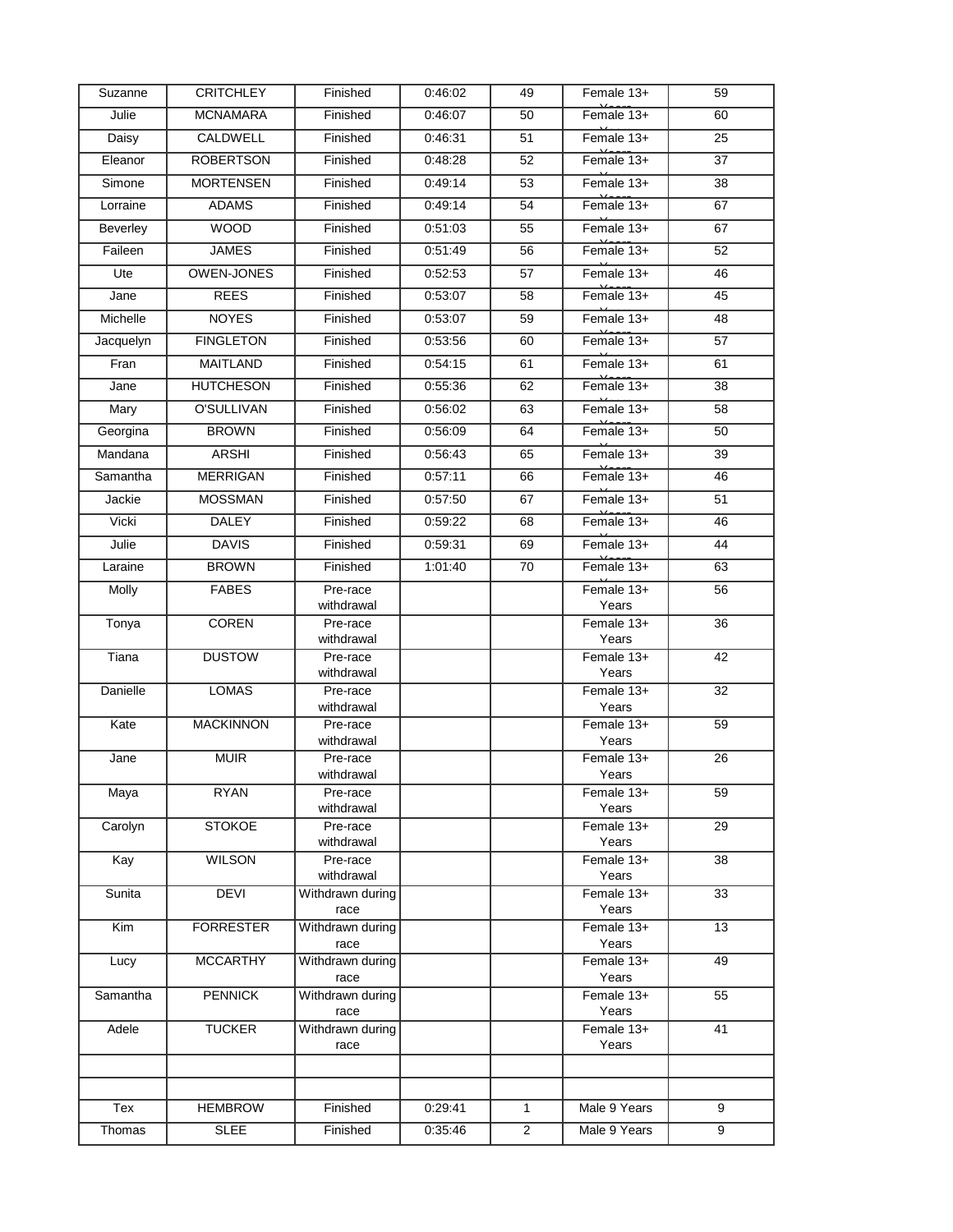| Ryan           | <b>HILL</b>                 | Withdrawn during<br>race |         |                | Male 9 Years  | 9               |
|----------------|-----------------------------|--------------------------|---------|----------------|---------------|-----------------|
| Ryan           | <b>KENNEDY</b>              | Withdrawn during<br>race |         |                | Male 9 Years  | $\overline{9}$  |
| Xavier         | <b>MUNSIE</b>               | Withdrawn during<br>race |         |                | Male 9 Years  | $\overline{9}$  |
| Ajax           | <b>SMITH</b>                | Withdrawn during<br>race |         |                | Male 9 Years  | $\overline{9}$  |
| William        | <b>BARNES</b>               | Withdrawn during<br>race |         |                | Male 9 Years  | $\overline{9}$  |
| Jonah          | CAOYONAN                    | Withdrawn during<br>race |         |                | Male 9 Years  | 9               |
|                |                             |                          |         |                |               |                 |
| Kolby          | <b>GUBECKA</b>              | Finished                 | 0:24:09 | $\mathbf{1}$   | Male 10 Years | 10              |
| Ruben          | <b>REES</b>                 | Finished                 | 0:25:52 | 2              | Male 10 Years | 10              |
| Seth           | CARTER                      | Finished                 | 0:27:14 | 3              | Male 10 Years | 10              |
| Isaiha         | <b>PHILLIPS</b>             | Finished                 | 0:33:01 | $\overline{4}$ | Male 10 Years | 10              |
| <b>Bailey</b>  | <b>CAMPBELL</b>             | Finished                 | 0:35:21 | 5              | Male 10 Years | 10              |
| Cadyn          | <b>WORLING</b>              | Finished                 | 0:36:43 | 6              | Male 10 Years | 10              |
| Jaxon          | <b>RYAN</b>                 | Finished                 | 0:37:33 | $\overline{7}$ | Male 10 Years | 10              |
| Jack           | <b>CONDON</b>               | Finished                 | 0:38:09 | 8              | Male 10 Years | 10              |
| Jules          | <b>TAIT</b>                 | Finished                 | 0:47:10 | 9              | Male 10 Years | 10              |
|                |                             |                          |         |                |               |                 |
| Nathan         | <b>MACKENZIE</b>            | Finished                 | 0:24:35 | $\mathbf{1}$   | Male 11 Years | 11              |
| Adam           | <b>PALMER</b>               | Finished                 | 0:25:23 | $\overline{2}$ | Male 11 Years | $\overline{11}$ |
| Presley        | <b>GOOD</b>                 | Finished                 | 0:25:26 | 3              | Male 11 Years | 11              |
| Elliot         | <b>HOLLAND</b>              | Finished                 | 0:26:46 | 4              | Male 11 Years | 11              |
| Matt 'da Bomb' | <b>BLANCH</b>               | Finished                 | 0:27:01 | 5              | Male 11 Years | 11              |
| Kali           | <b>WILLIAMS</b>             | Finished                 | 0:27:08 | 6              | Male 11 Years | $\overline{11}$ |
| Lucas          | <b>ADAMS</b>                | Finished                 | 0:30:03 | $\overline{7}$ | Male 11 Years | 11              |
| Kiearan        | WEBB                        | Finished                 | 0:30:31 | 8              | Male 11 Years | 11              |
| Patrick        | <b>SHORT</b>                | Finished                 | 0:30:49 | $\overline{9}$ | Male 11 Years | $\overline{11}$ |
| Alby           | KAY                         | Finished                 | 0:31:16 | 10             | Male 11 Years | 11              |
| Will           | <b>WHITTRED</b>             | Finished                 | 0:31:54 | 11             | Male 11 Years | 11              |
| Ben            | <b>HUBER</b>                | Finished                 | 0:35:24 | 12             | Male 11 Years | 11              |
| Nicholas       | <b>MUNSIE</b>               | Finished                 | 0:35:52 | 13             | Male 11 Years | 11              |
| Samuel         | <b>CALLAHAN</b>             | Finished                 | 0:37:22 | 14             | Male 11 Years | 11              |
| Harry          | <b>BLAIR</b>                | Finished                 | 0:38:46 | 15             | Male 11 Years | 11              |
| Tom            | <b>APPLEYARD</b>            | Finished                 | 0:50:27 | 16             | Male 11 Years | 11              |
| Harrison       | <b>BOND</b>                 | Pre-race                 |         |                | Male 11 Years | 11              |
| Cameron        | <b>LANG</b>                 | withdrawal<br>Pre-race   |         |                | Male 11 Years | 11              |
|                |                             | withdrawal               |         |                |               |                 |
|                |                             |                          |         |                |               |                 |
| Moby           | <b>MCMULLEN</b>             | Finished                 | 0:27:45 | $\mathbf{1}$   | Male 12 Years | 12 <sup>°</sup> |
| Jahvi          | MURRAY-<br><b>WOODHOUSE</b> | Finished                 | 0:28:33 | $\overline{2}$ | Male 12 Years | 12              |
| Zane           | <b>BAXTER</b>               | Finished                 | 0:29:49 | 3              | Male 12 Years | 12              |
|                |                             |                          |         |                |               |                 |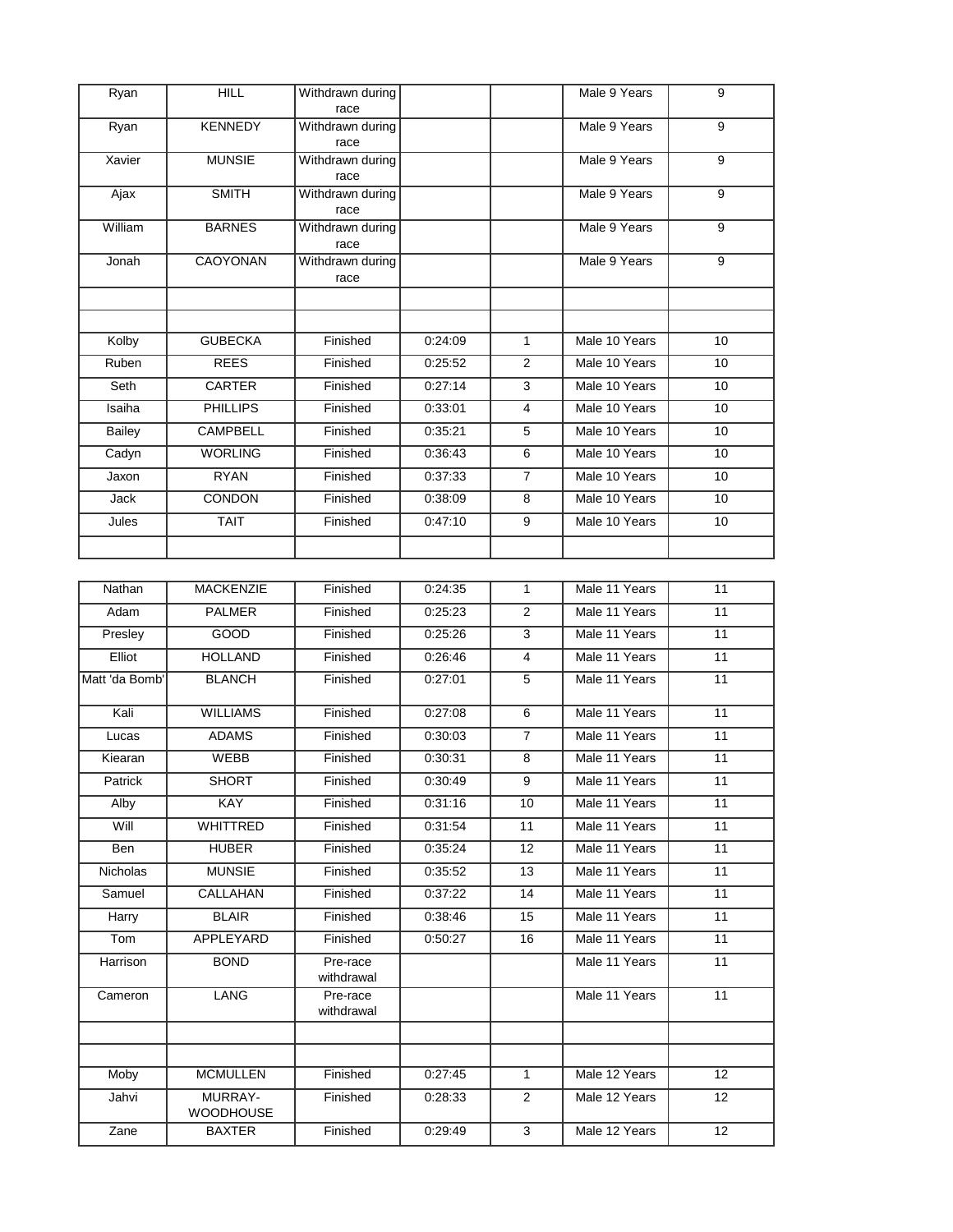| Jake         | <b>PITMAN</b>    | Finished               | 0:29:54 | 4               | Male 12 Years  | $12 \overline{ }$ |
|--------------|------------------|------------------------|---------|-----------------|----------------|-------------------|
| James        | <b>WHATMAN</b>   | Finished               | 0.29.58 | 5               | Male 12 Years  | 12                |
| <b>Bodie</b> | <b>BARKER</b>    | Finished               | 0:30:05 | 6               | Male 12 Years  | 12                |
| Benjamin     | CALLAHAN         | Finished               | 0:31:02 | $\overline{7}$  | Male 12 Years  | 12 <sup>2</sup>   |
| Thomas       | <b>HANSON</b>    | Finished               | 0:32:51 | 8               | Male 12 Years  | 12 <sup>2</sup>   |
| Felix        | <b>REYNOLDS</b>  | Pre-race<br>withdrawal |         |                 | Male 12 Years  | 12                |
|              |                  |                        |         |                 |                |                   |
|              |                  |                        |         |                 |                |                   |
| Jy           | <b>TIMPERLEY</b> | Finished               | 0:18:57 | $\mathbf{1}$    | Male 13+ Years | 15                |
| Ky           | <b>KINSELA</b>   | Finished               | 0.20:44 | 2               | Male 13+ Years | 13                |
| Peter        | <b>HANCOCK</b>   | Finished               | 0.25.27 | 3               | Male 13+ Years | 38                |
| Luke         | <b>NICHOLLS</b>  | Finished               | 0.25.53 | $\overline{4}$  | Male 13+ Years | 34                |
| Zac          | <b>HEUCHMER</b>  | Finished               | 0:26:23 | 5               | Male 13+ Years | 13                |
| Ben          | <b>HOGAN</b>     | Finished               | 0:29:03 | 6               | Male 13+ Years | 38                |
| Lucas        | <b>JENNINGS</b>  | Finished               | 0.29.23 | 7               | Male 13+ Years | 13                |
| Ed           | <b>CONNOLLY</b>  | Finished               | 0:29:28 | 8               | Male 13+ Years | 36                |
| Nigel        | <b>TAYLOR</b>    | Finished               | 0:30:05 | 9               | Male 13+ Years | 58                |
| Nathan       | <b>BLANKSBY</b>  | Finished               | 0:30:31 | 10              | Male 13+ Years | 13                |
| James        | <b>APPLEYARD</b> | Finished               | 0:31:40 | 11              | Male 13+ Years | 13                |
| Andy         | <b>AVERY</b>     | Finished               | 0:31:58 | 12              | Male 13+ Years | 56                |
| Max          | <b>BRYANT</b>    | Finished               | 0:32:23 | 13              | Male 13+ Years | $\overline{14}$   |
| David        | <b>TILLER</b>    | Finished               | 0:34:06 | 14              | Male 13+ Years | 67                |
| Simon        | WAY              | Finished               | 0:34:38 | 15              | Male 13+ Years | 50                |
| Anthony      | <b>VIENET</b>    | Finished               | 0:36:05 | 16              | Male 13+ Years | 63                |
| Colin        | <b>DAWSON</b>    | Finished               | 0:36:12 | 17              | Male 13+ Years | 50                |
| David        | <b>HUGO</b>      | Finished               | 0:36:23 | 18              | Male 13+ Years | 48                |
| Jarod        | <b>NEWTON</b>    | Finished               | 0:36:24 | 19              | Male 13+ Years | 15                |
| Dominic      | COOTE            | Finished               | 0:36:27 | 20              | Male 13+ Years | 14                |
| Oliver       | <b>HAYES</b>     | Finished               | 0.37:14 | 21              | Male 13+ Years | 13                |
| Mick         | <b>MOULE</b>     | Finished               | 0:37:17 | 22              | Male 13+ Years | 55                |
| Phillip      | <b>EASY</b>      | Finished               | 0:37:19 | $\overline{23}$ | Male 13+ Years | 61                |
| Mick         | <b>DONNELLY</b>  | Finished               | 0:37:21 | 24              | Male 13+ Years | 49                |
| Dennis       | <b>THOMSON</b>   | Finished               | 0.37:54 | 25              | Male 13+ Years | 61                |
| Roo          | <b>MACKERRAS</b> | Finished               | 0.37:58 | 26              | Male 13+ Years | 52                |
| Tom          | <b>MACKERRAS</b> | Finished               | 0:38:49 | 27              | Male 13+ Years | 54                |
| Claus        | <b>NEWHOUSE</b>  | Finished               | 0:39:14 | 28              | Male 13+ Years | 78                |
| Mathew       | <b>SIMPSON</b>   | Finished               | 0:39:46 | 29              | Male 13+ Years | 37                |
| Monty        | <b>SINGH</b>     | Finished               | 0.40:02 | 30              | Male 13+ Years | 40                |
| Stephen      | <b>DOYLE</b>     | Finished               | 0:40:02 | 31              | Male 13+ Years | 59                |
| Matthew      | <b>CRITCHLEY</b> | Finished               | 0:40:13 | 32              | Male 13+ Years | 64                |
| David        | <b>WYATT</b>     | Finished               | 0:40:22 | 33              | Male 13+ Years | 66                |
| Huw          | <b>JONES</b>     | Finished               | 0.40.47 | 34              | Male 13+ Years | 51                |
| Garry        | <b>JOHNSON</b>   | Finished               | 0:42:30 | 35              | Male 13+ Years | 72                |
| David        | <b>BLOMBERG</b>  | Finished               | 0.42:45 | 36              | Male 13+ Years | 60                |
| David        | <b>WILLIAMS</b>  | Finished               | 0:43:37 | 37              | Male 13+ Years | 54                |
| Phillip      | <b>KING</b>      | Finished               | 0:45:15 | 38              | Male 13+ Years | 24                |